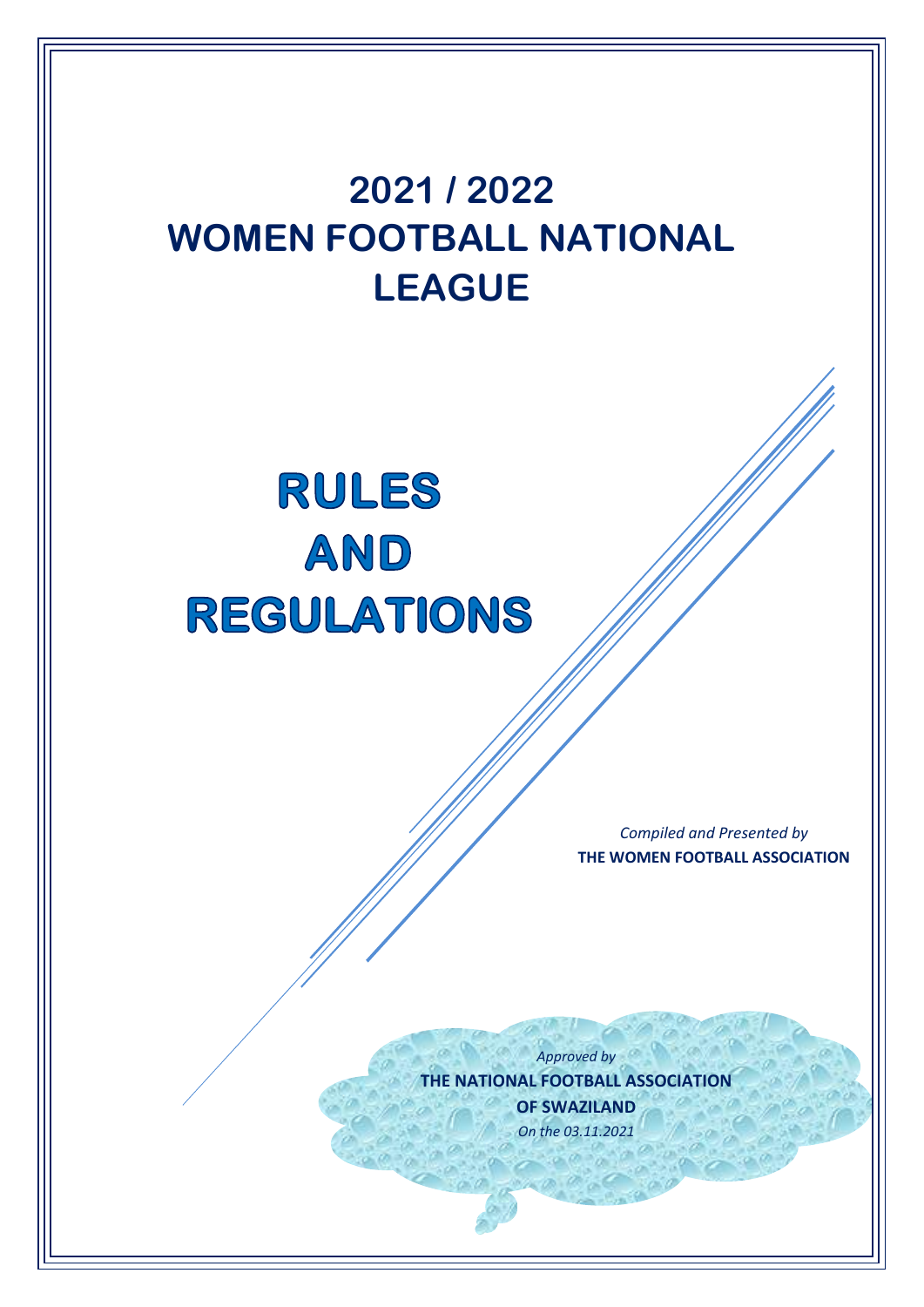# **TABLE OF CONTENTS**

# Page

| <b>ARTICLE 1:</b>  |                                                                                          |
|--------------------|------------------------------------------------------------------------------------------|
| <b>ARTICLE 2:</b>  |                                                                                          |
| <b>ARTICLE 3:</b>  | Registration, Registration Periods and Transfer of Players  Error! Bookmark not defined. |
| <b>ARTICLE 4:</b>  |                                                                                          |
| <b>ARTICLE 5:</b>  |                                                                                          |
| <b>ARTICLE 6:</b>  |                                                                                          |
| <b>ARTICLE 7:</b>  |                                                                                          |
| <b>ARTICLE 8:</b>  |                                                                                          |
| <b>ARTICLE 9:</b>  |                                                                                          |
| <b>ARTICLE 10:</b> |                                                                                          |
| <b>ARTICLE 11:</b> |                                                                                          |
| <b>ARTICLE 12:</b> |                                                                                          |
| <b>ARTICLE 13:</b> |                                                                                          |
| <b>ARTICLE 14:</b> |                                                                                          |
| <b>ARTICLE 15:</b> |                                                                                          |
| <b>ARTICLE 16:</b> |                                                                                          |
| <b>ARTICLE 17:</b> |                                                                                          |
|                    |                                                                                          |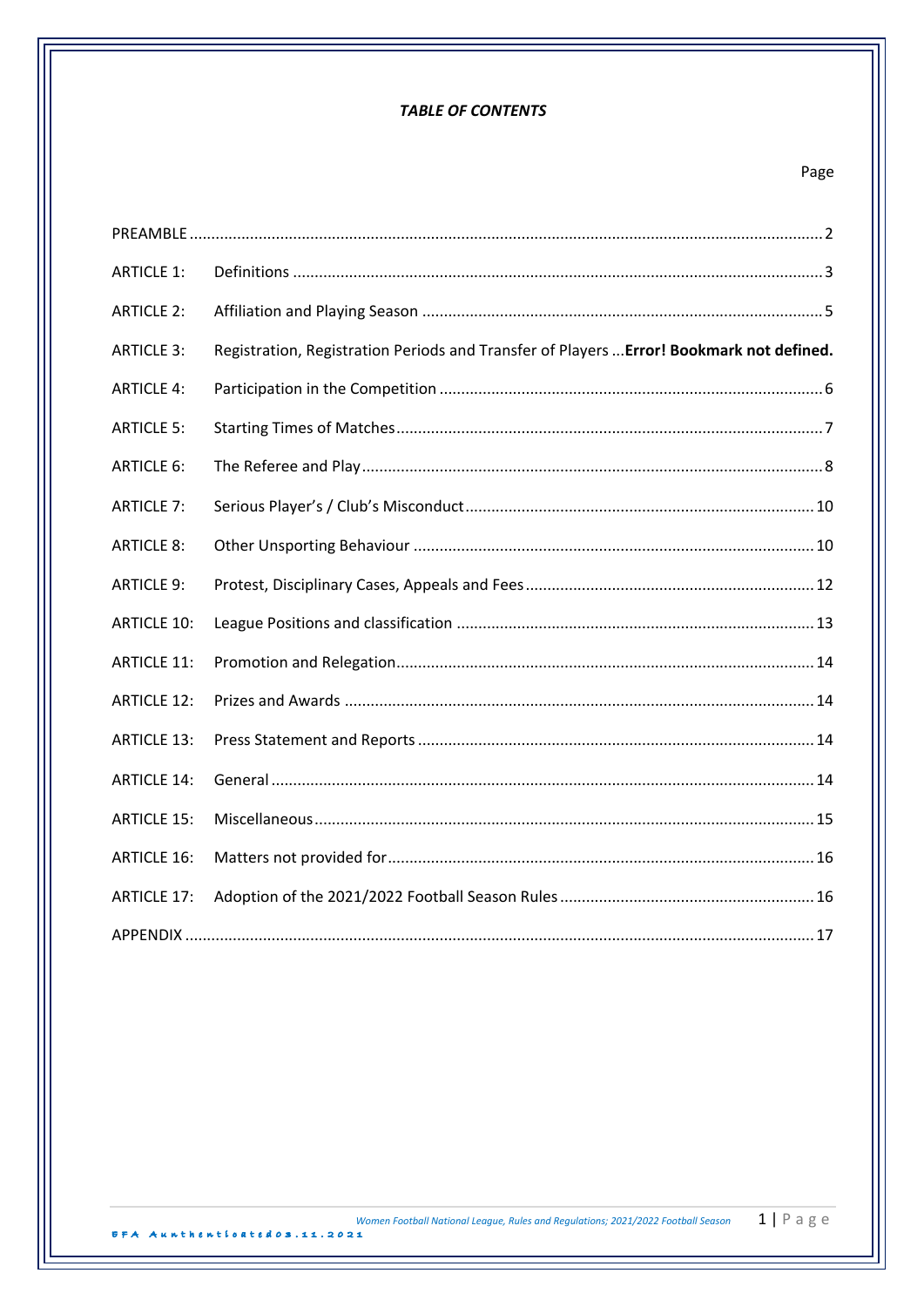### **PREAMBLE**

In conformity with the requirements of the management of competitions within its realms as per the statutes and its regulatory frameworks, the Executive Committee has drawn these exceptional rules and regulations for the administration and management of the Women Football National League competition for the 2021/2022 football season.

The Women Football National League competition shall be managed and administered by the Women Football Association through its Competitions Committee. The Competitions Committee being a standing committee of the Women Football Association Executive Committee is entrusted with the implementation of the rules and regulations governing the competition and the organization of the competition.

This document lays out the Rules and Regulations for the administration and management of the Women Football National League (hereafter referred to as the Rules).

All Women Football Clubs/Teams participating in the Women Football National League (WFNL) competition shall undertake to observe and be bound by these Rules. The WFNL competition shall be competed for by the teams in the Women Football National League division, being the supreme league of the Women Football Association.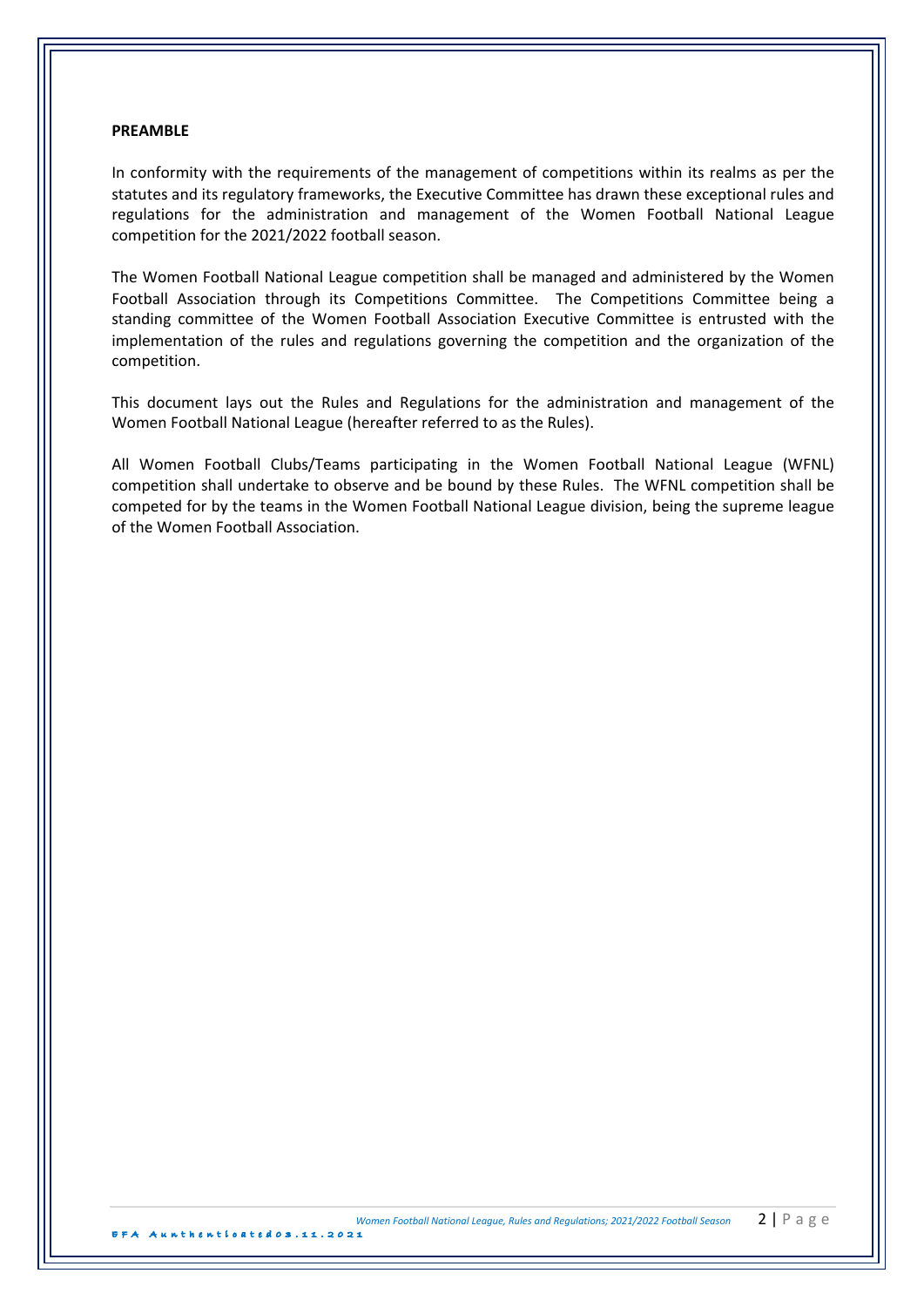# **ARTICLE 1: Definitions**

The following terms denote the following as may be consistently used in this document:

- 1. **FIFA:** Federation Internationale de Football Association
- 2. **EFA:** Eswatini Football Association
- 3. **IFAB:** International Football Association Board
- 4. **DC:** The Protest and Disciplinary Committee.
- 5. **WFA: Women Football Association**
- 6. **WFEC**: Women Football Executive Committee
- 7. WFNL: Women Football National League
- 8. WFCC: Women Football Competition Committee
- 9. **Official**:
	- a. Any member of the Match Supervisors of the Women Football League OR
	- b. Any person designated by the Women Football Executive Committee (WFEC) to act in its capacity for match supervision e.g. a match commissioner, match supervisor, stadium representative, etc. OR
	- c. Any member of the WFEC, the Women Football Association (WFA) Office and its Standing and/or Adhoc committees.
- 10. A Match Commissioner / Match Official: The person appointed to have sole authority for ensuring that a match is officiated according to the rules laid down in this document and is responsible for preparing a report of the match and to forward same to the relevant authorities in terms of these rules.
- 11. **Defaulter**: A player who is not eligible to play in a particular game for any reason such as;
	- a. suspension, expulsion, improper registration, double registration, or
	- b. registered with more than one football club,
	- c. unregistered,
	- d. Declared ineligible in accordance with the regulations in force, etc.
	- e. Any player as defined, shall be considered a defaulter if her name appears on the team list presented to the match officials at checking point for that particular game OR shall be considered a defaulter if she has played in the game in question.
- 12. **Free agent:** A player who is registering for the first time; or who has not been registered in the past 30 months; or who is deregistered, or whose football club/team has been expelled or is defunct.
- 13. Player: any football player licensed by an association.
- 14. International player: A player who is transferring from another association in the membership of FIFA into the territory of the EFA. International players shall be allowed to register with a WFNL club upon production of a valid Clearance, a valid International Transfer Certificate (ITC), a valid contract (where applicable) with the football club he intends to join, duly signed Registration Form, Medical Certificate (where applicable) and A passport sized photo. However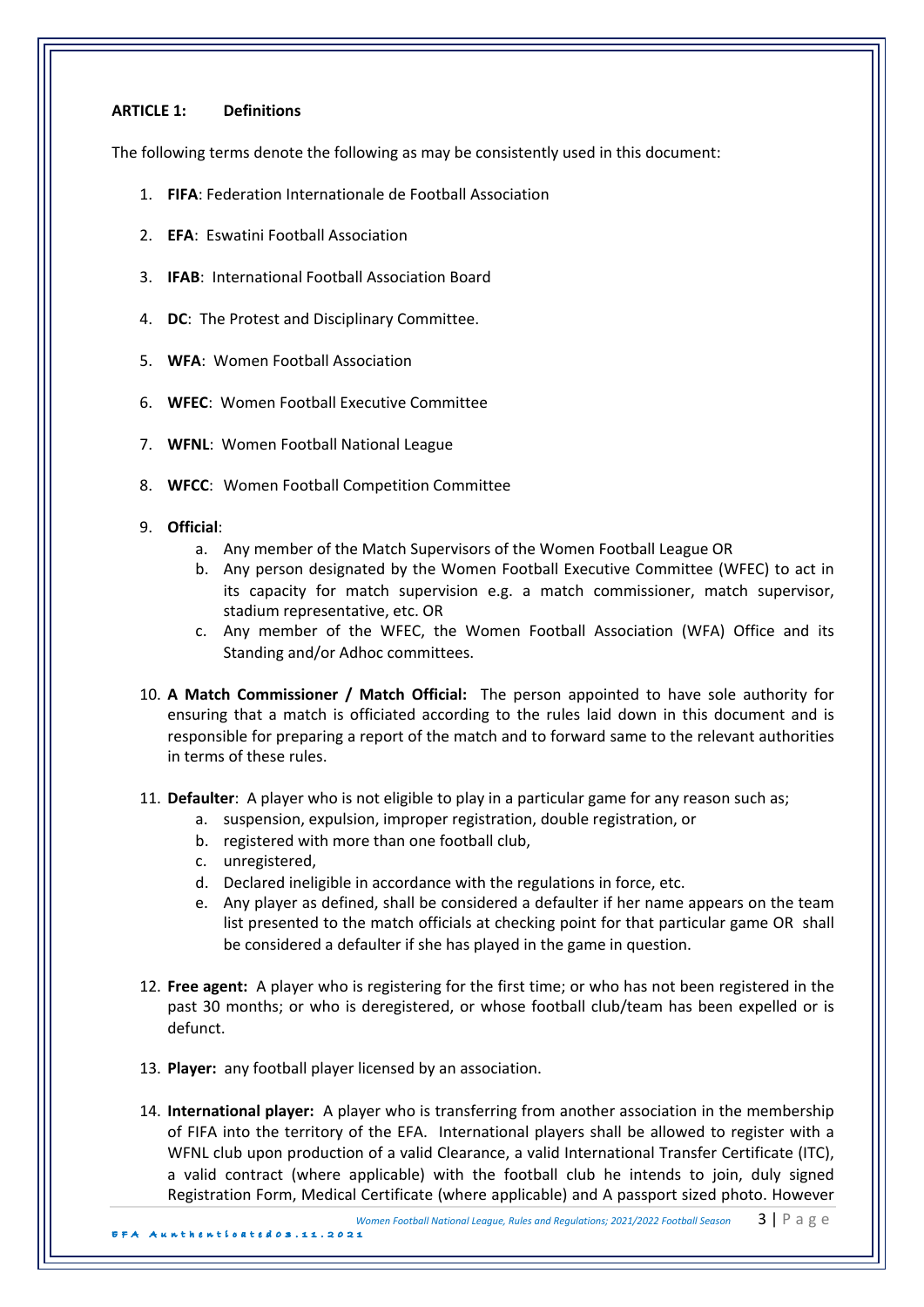the player can only play on production of a valid work permit. In the case of students, a study or student permit shall be required instead of a work permit.

### 15. Unsporting Behaviour and Misconduct:

- a. An improper registration of a player(s), double registration, and fielding of a defaulter; OR
- b. Invading the field of play, throwing of any object(s) into the field of play or its surrounding or unto persons thus assaulting or attempting to assault, use of threatening words, and physical manhandling with intent to assault or to cause bodily harm; OR
- c. Uttering abusive or obscene or derogatory words, spitting or emission of saliva onto a person or directed towards a person, use of provocative or insulting hand gestures/signals, and includes any incitement, conspiracy or attempt to engage in an act to bring football into disrepute; OR
- d. Failure by the football  $\text{club}(s)$  to control their official(s) or player(s) or supporter(s) or  $fan(s)$ ; OR
- e. Disregard of the Statutes of the WFA and rules governing this competition. It also includes disobedience of instruction by; the WFA Official; Match Commissioner or Referee or the Stadium Representative.
- 16. **"Head-to-head Rule":** It is a rule of breaking ties in association football, when at least two (2) teams in a league competition or qualifying group or championship are level on points, where in order to separate them, the match or matches in which they played are considered. The team that has won the head-to-head encounter (match between the two tying teams) is placed higher than the other team. Where the competition is played on a home-and-away basis such as the league, the head-to-head rule, has an inherent rule the away-goal rule.
- 17. **"Away-Goal-Rule":** It is a rule for breaking ties in association football, where the team that has scored more goals "away from home" wins, if the total number of goals scored by each team are otherwise equal. This away-goal-rule is also utilized in the determination of the log standings under the head-to-head rule at any point of the procession of the league matches, irrespective of whether the league has finished or not or the teams tying on points have played a single match or more.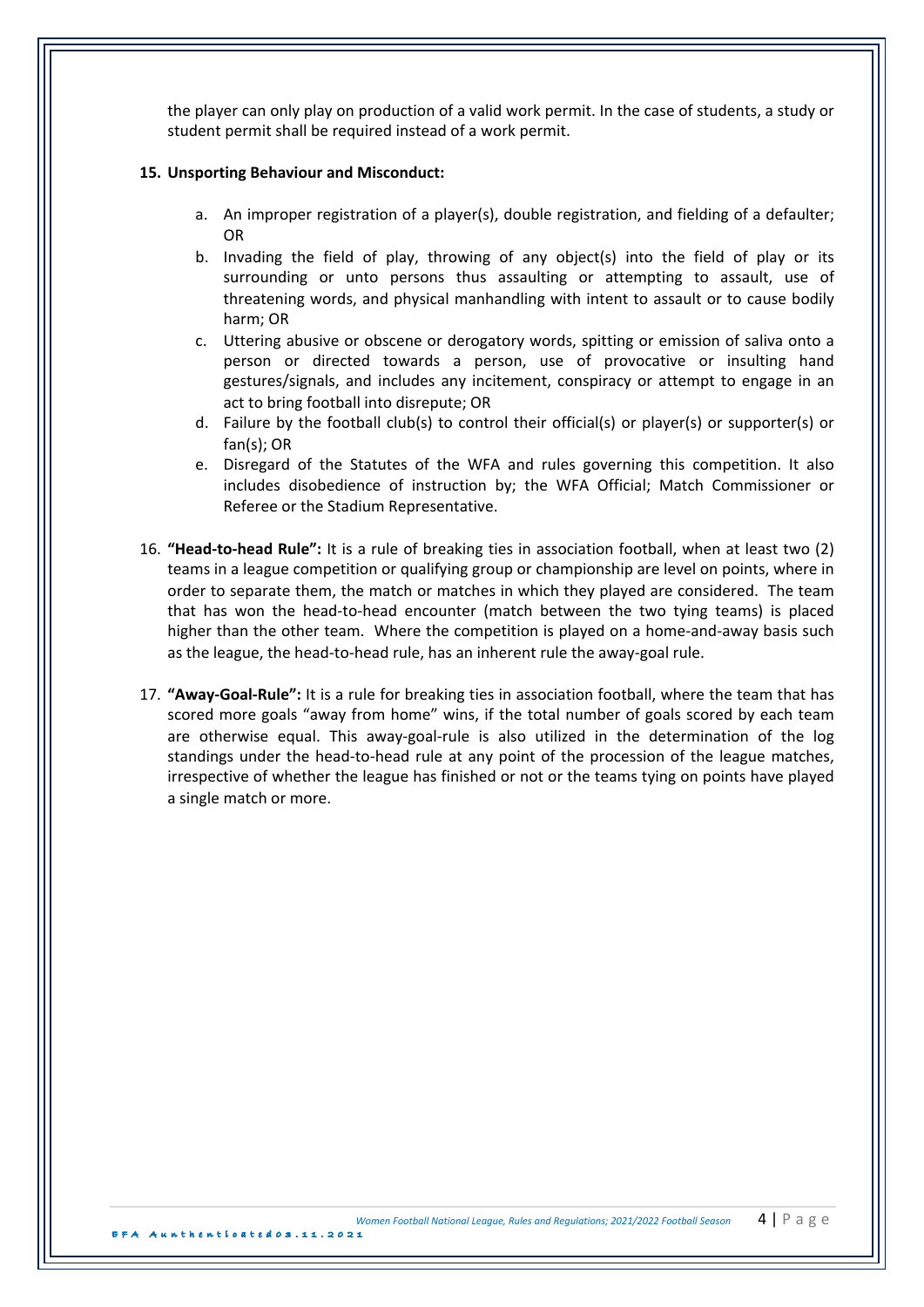# **ARTICLE 2:** Affiliation, Registration And Transfer Of Players

2.1(a) All registration of players shall be done electronically and exclusively by the EFA. The WFA shall be entitled to keep copies and or access all registration documents for monitoring and record purposes.

- 2.1(b) All WFA clubs shall be affiliated to the WFA by paying an annual affiliation fee amounting to Five Hundred Emalangeni (E500.00) per club. Such affiliation fee shall be paid on or before the first registration of players from that club for the season.
- 2.1(c) Before the beginning of the competition, each club shall furnish the WFA office with a list of their officials for the Football season, with addresses, E-mail, telephone and fax numbers, of one (1) person who shall receive the club's correspondence.
- 2.1(d) The registration fee shall be One Hundred Emalangeni (E100.00) per player, which shall be paid to the EFA. This also includes coaches of the Women League teams who shall also have coaching Licenses/ cards for the 2021/2022 season.
- 2.1(e) All participating players shall be registered with a WFA club for the current season.
- 2.1(f) A club shall submit a list of their officials for the current season 2021/2022 to the office of the WFA.
- 2.2 Any player who changes or intends transferring from his previous club to another club, shall submit the following documents for the purposes of registration:
	- (a) A new Player's registration Form
	- (b) Certificate of Transfer from his previous club or an International Transfer Certificate in the case of a non-Eswatini citizen player where applicable.
	- (c) Player's registration Form from the previous club,
	- (d) Player's registration License or Card from the previous club,
	- (e) A work permit or temporary work permit or study permits (in the case of a student) for non – Eswatini citizen player.
	- (f) A medical report issued as per EFA Medical Committee guidelines.
	- (g) If any of the above-mentioned documents is missing (except for e & f), an affidavit accompanied by a covering letter shall be produced by the club in question.
- 2.3 Each club shall submit to the WFA/EFA a recognized list of thirty (30) players inclusive of a maximum of Five (5) Non-Eswatini Citizen players for registration.
- 2.4 The deadline for the final registration of players shall be in accordance with the instructions or circulars issued by the EFA from time to time, and comply with the regulations governing Free Agents.
- 2.5 Transfers and registration of players shall be in accordance with the Rules and Regulations of the EFA Constitution and any other regulations as may be directed by the EFA, CAF or FIFA from time to time.
- 2.6. Transfers of non-Eswatini citizen players from associations in membership with FIFA shall comply with the FIFA Regulations for Status and Transfer of players, and shall be done through the EFA.
- 2.7 A player not registered with any club in the membership of EFA or Associations in FIFA membership, at any level in the past 30 months shall be permitted to register for a new club without a Clearance Certificate. Such a player shall be required to complete the Free Agency Form, in addition to the Registration Form. In addition, attach an affidavit indicating that she has never played and/or registered with any club in the past 30 months.
- 2.8 Any player not fulfilling the requirements of registration outlined in these Rules and Regulations of the EFA Constitution shall not be considered as a properly registered player and therefore a defaulter.
- 2.9 (a) Any club fielding a defaulter shall be hauled before the EFA DC for misconduct, if found guilty shall lose the game; forfeit three points and three goals, to the opposing club. However, if the goal difference in the field of play is greater than three  $(3)$ , the result in the field shall be maintained. The offending player may be suspended for a period of not more than three (3) months or not more than twelve official games whichever comes later.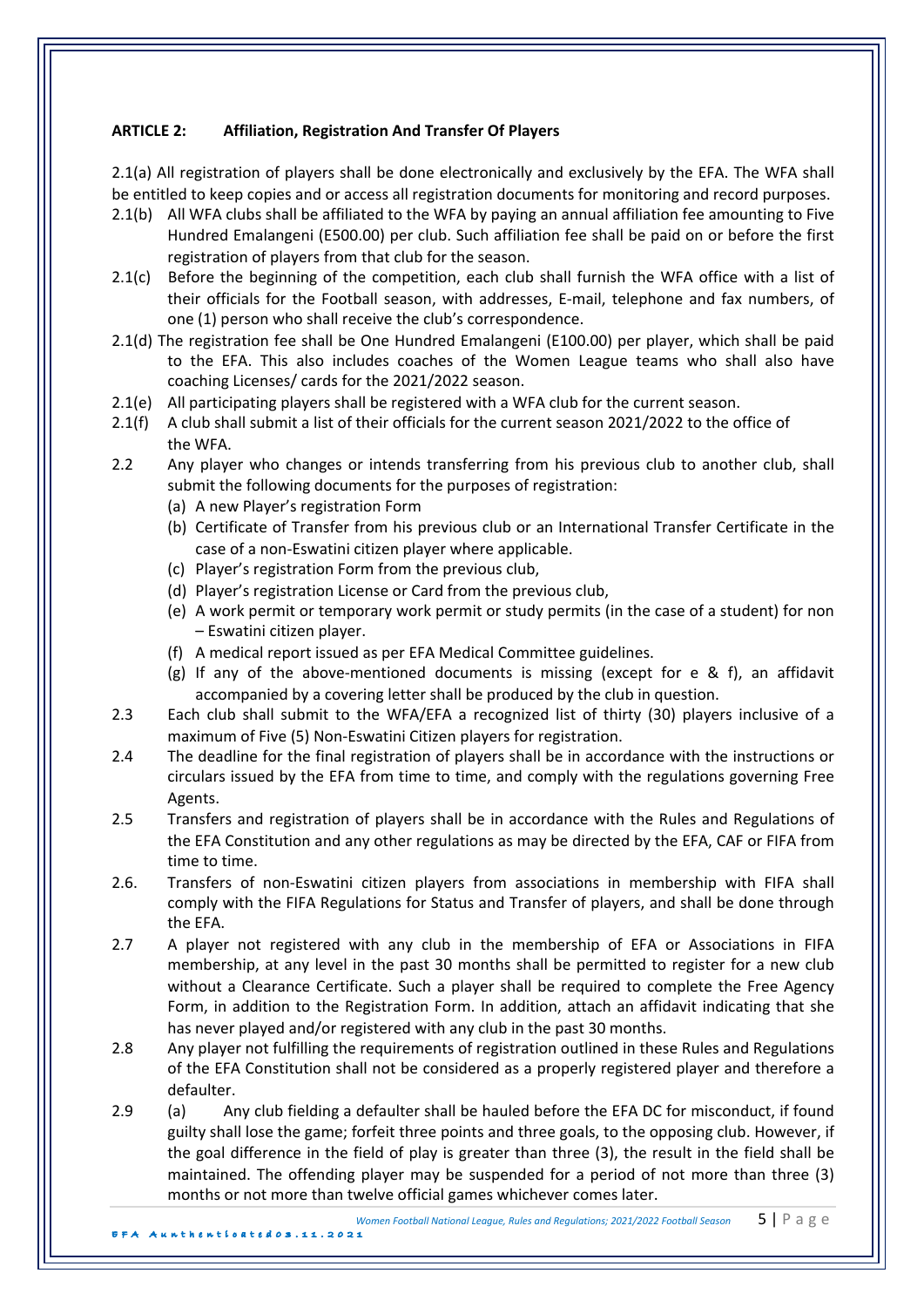(b) Any club wishing to secure registration with the League using fraudulent documents shall be guilty of misconduct. The League having information availed to it may institute investigations and if the club is found guilty it shall be liable to a fine of not more than E5, 000-00.

## **ARTICLE 3:** Participation in the Competition

- 1. The competition shall be played on a two-legged league with clubs playing each other home and away basis on all rounds.
- 2. The club shown first on each fixture on the left shall be home or host club.
- 3. Each match shall last ninety (90) minutes, as stated down in the FIFA Laws of the Game.
- 4. Points for the competition shall be awarded as follows-:
	- a) Three  $(3)$  points for a win
	- b) One $(1)$  point for a draw
	- c) Zero  $(0)$  points for a loss
- 5. It shall be the sole prerogative of the office to prepare, approve and amend fixtures of matches.
- 6. The office shall prepare a schedule of fixtures, which shall contain: the dates of matches, venues where matches are to be played and starting times of such matches.
- 7. The office shall prepare and make available the schedule of fixtures to club officials not later than 48 hours before the date of such scheduled matches.
- 8. It shall be the duty and sole responsibility of all teams to collect their schedule of fixtures. Failure to collect a fixture shall not exonerate a club or team from sanction in the case it arrives late or fails to honour a match.
- 9. The office may in certain circumstances change or reschedule the fixture. Clubs affected by these changes shall be informed of a revised or amended fixture in writing, electronically or telephonically through the General Secretary or any designated official.
- 10. Clubs affected by any amended fixtures shall be informed not later than 24 hours before the date at which the matches are to be played.
- 11. The referee/match commissioner/official(s) shall conduct a pre-match inspection of facilities including the pitch, dressing rooms if any, (where applicable) at least sixty (60) minutes before the schedule commencement of a match with the hosting club.
- 12. It shall be the duty of the hosting club to make sure that its Home ground is lined or marked properly, has football nets and in good playable condition.
- 13. The host club shall ensure that its home/host ground is Marked/lined properly, in good playable condition with football nets at least 60 (sixty) minutes before the schedule kick off time of the match.
- 14. Failure to comply with the provisions above: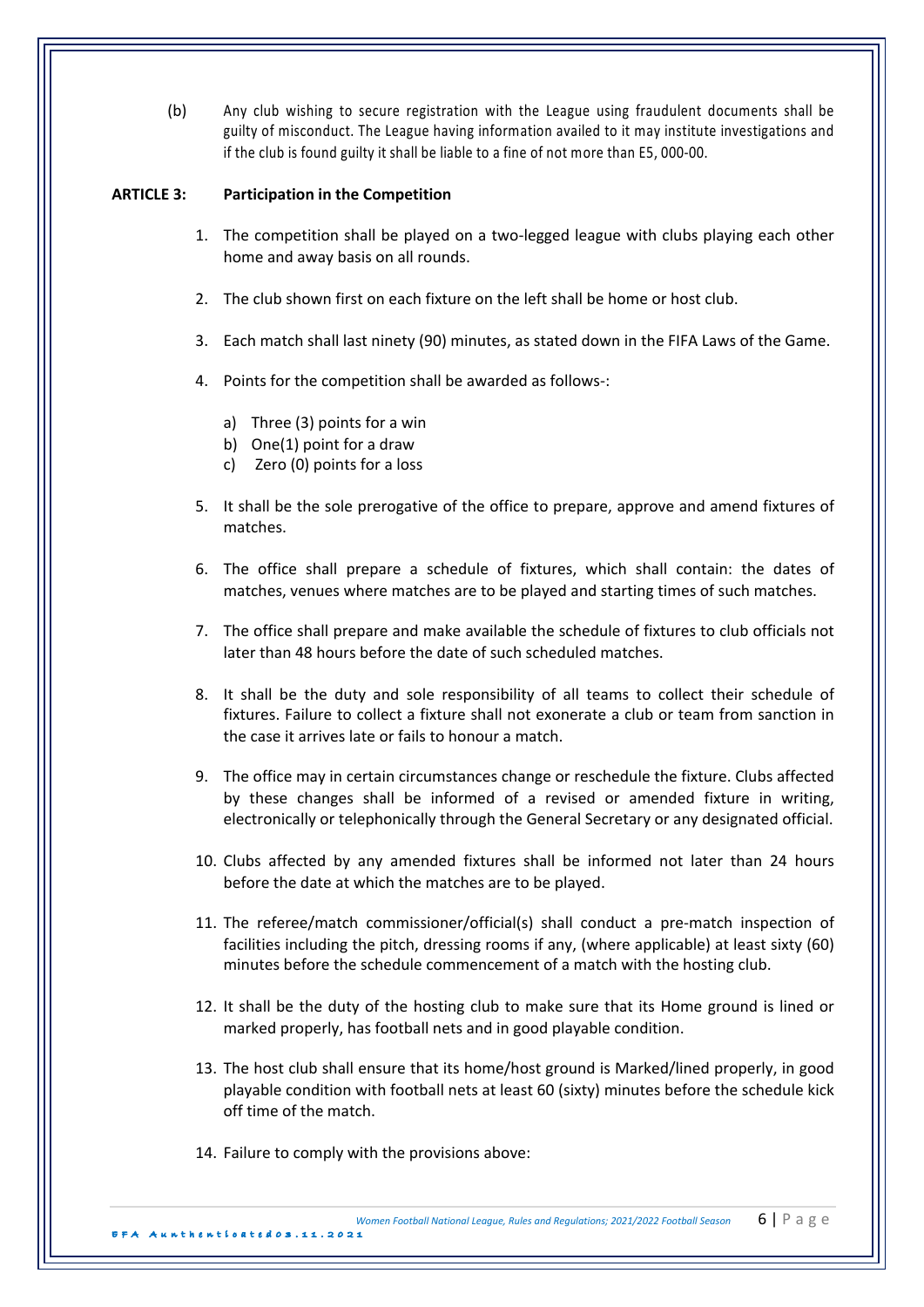- a) If the match, on the discretion of the match official can be playable with the failure, the hosting team or club shall be subjected to summary fine of Three Thousand Emalangeni (E 3, 000.00)
- b) If the match, on the discretion of the match official cannot be playable with the failure, the hosting team or club shall subjected to a disciplinary hearing and if found guilty it shall forfeit the match with three (3) points and three (3) goals awarded to the visiting team and further fined a sum of not less than Three Thousand Emalangeni (E 3,000.00) by the EFA DC.

# **ARTICLE 5: Starting Times of Matches**

- 1. Each club shall report to the designated official at the venue of the match at least sixty (60) minutes before the schedule start of the match.
- 2. Each club shall be at the playing license checking point twenty (20) minutes before the schedule start of the match. The official shall inform the clubs of any delay and inform them of the new playing license checking time.
- 3. Failure of a club to respond as in 1 and 2 above shall result in a fine of not less than  $E$ 200.00
- 4. The playing license checking point shall normally be the dressing rooms of the stadiums in the absence of dressing rooms the match official shall determine the checking point. It shall be deemed an offence for the club to ignore or not follow the instructions of the match official on this matter. Any club found guilty of contravening this rule shall be summarily fined not less than E 200.00.
- 5. Each registered club shall have two sets of contrasting uniforms registered, detailing their home and away colours
- 6. There shall be a telephonic pre-match meeting where teams will declare the colours they will use or preferably a WhatsApp pre-match
- 7. Each club shall bring a size five (5) FIFA approved football ball at the commencement of the game, unless it has been specifically stated that the football balls shall be brought by the CC official or representative of the WFNL. The referee will choose one of the two balls for use in the match. The other ball will be kept in custody of the ground official until the match is over.
	- a) Failure to provide the football ball by a club shall render the club to a summary fine of E 500.00 (one hundred emalangeni only).
	- b) If a match is abandoned due to a team's failure to provide a football ball which is fit to play; the offending team will be charged for causing the abandonment of the match and if found guilty will be fined not less than E500.00 and will further forfeit the game to the opposing team with 3 points and 3 goals awarded to the opposing team.
- 8. Any club reporting between one (1) minute and fifteen (15) minutes after the scheduled starting time of the match shall be summarily fined a sum of two hundred (E200.00).
- 9. Any club reporting more than fifteen minutes (15) after the schedule starting time or not at all, shall result in the match being called off and the offending club be liable to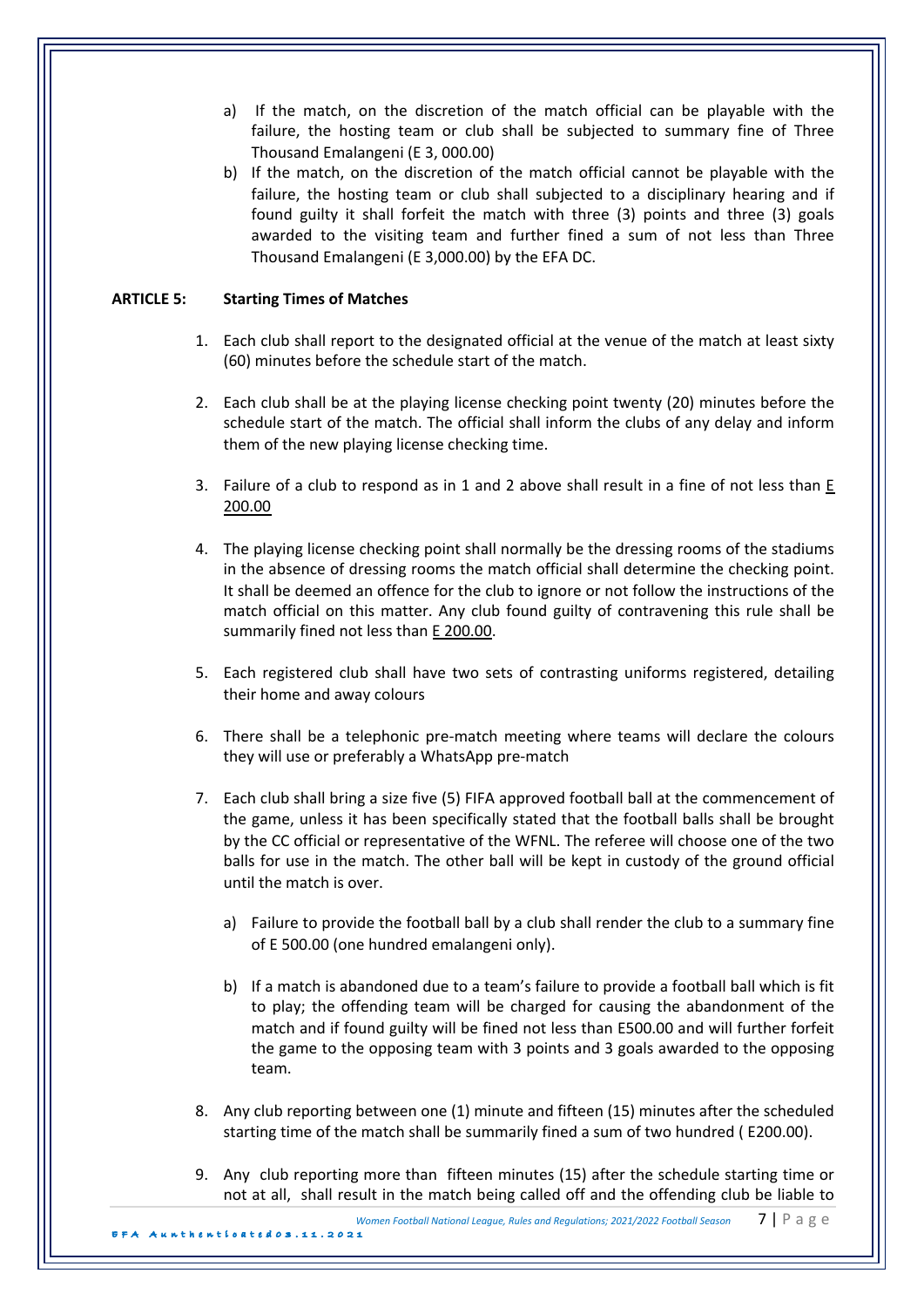disciplinary action and if found guilty shall forfeit the match to the opposing club, as well as three (3) points and three (3) goals. The club shall be fined an amount of not less than five hundred (E500.00) emalangeni.

- 10. Any club entering the field of play other than through the official entrance shall be liable to a fine of two hundred emalangeni (E200.00).
- 11. Any club "walking out" or refusing to play a match, or causing abandonment of a match shall if found guilty lose the match, with three  $(3)$  points and three  $(3)$  goals awarded to their opponents if the score was not more than 3 and if it was more the score shall be upheld, and a fine of not less than E1,000.00 (one thousand emalangeni) imposed on them.
- 12. The referee's report shall provide conclusive proof on which team caused the abandonment of the match if a game had started and that of the match official shall be conclusive proof as to which club abandoned or caused the abandonment of the match if the match had not started.,
- 13. A club which fails to honour three (3) matches shall be summoned to appear before the executive committee and if it fails will be automatically suspended from participating in all activities until it appears before the executive.

# **ARTICLE 6: Match Officials and Play**

- 1. The referees committee shall appoint referees for all matches.
- 2. The Referees shall report at the venue of the match at which they are officiating at least ninety minutes (90) before the scheduled start of the match. In the event that one or two of the referees failing to show up, the present match official shall appoint substitute referees. The report of the match official shall be conclusive prove to the time of referees arrival. The referees scheduled for this match shall be subject to disciplinary conduct in terms of the referee's code of conduct.
- 3. If 30 (thirty) minutes after the schedule start of the match, all referees fail to arrive, and the match commissioner or supervisor cannot provide substitute referees, he/she shall call off the match. The referees scheduled for this match shall be subject to disciplinary conduct in terms of the referee's code of conduct.
- 4. No club shall refuse a referee that has been assigned to officiate a match. A club that refuses shall be subjected to disciplinary action and if found guilty shall forfeit the match, and be liable to a fine of not less than one thousand (E1000.00) emalangeni.
- 5. The match officials and the club captains, shall before the match inspect the teams and check playing licenses of participating players. The match commissioner and the referees shall lead the clubs into the field of play.
- 6. Under no circumstances shall the match officials allow a player or any other person from the participating clubs who according to the laws of the game and these rules, are not allowed into the field of play. The offending parties shall be charged and hauled before the DC.
- 7. The referee may allow the team a period of warm up, if time and circumstances permit.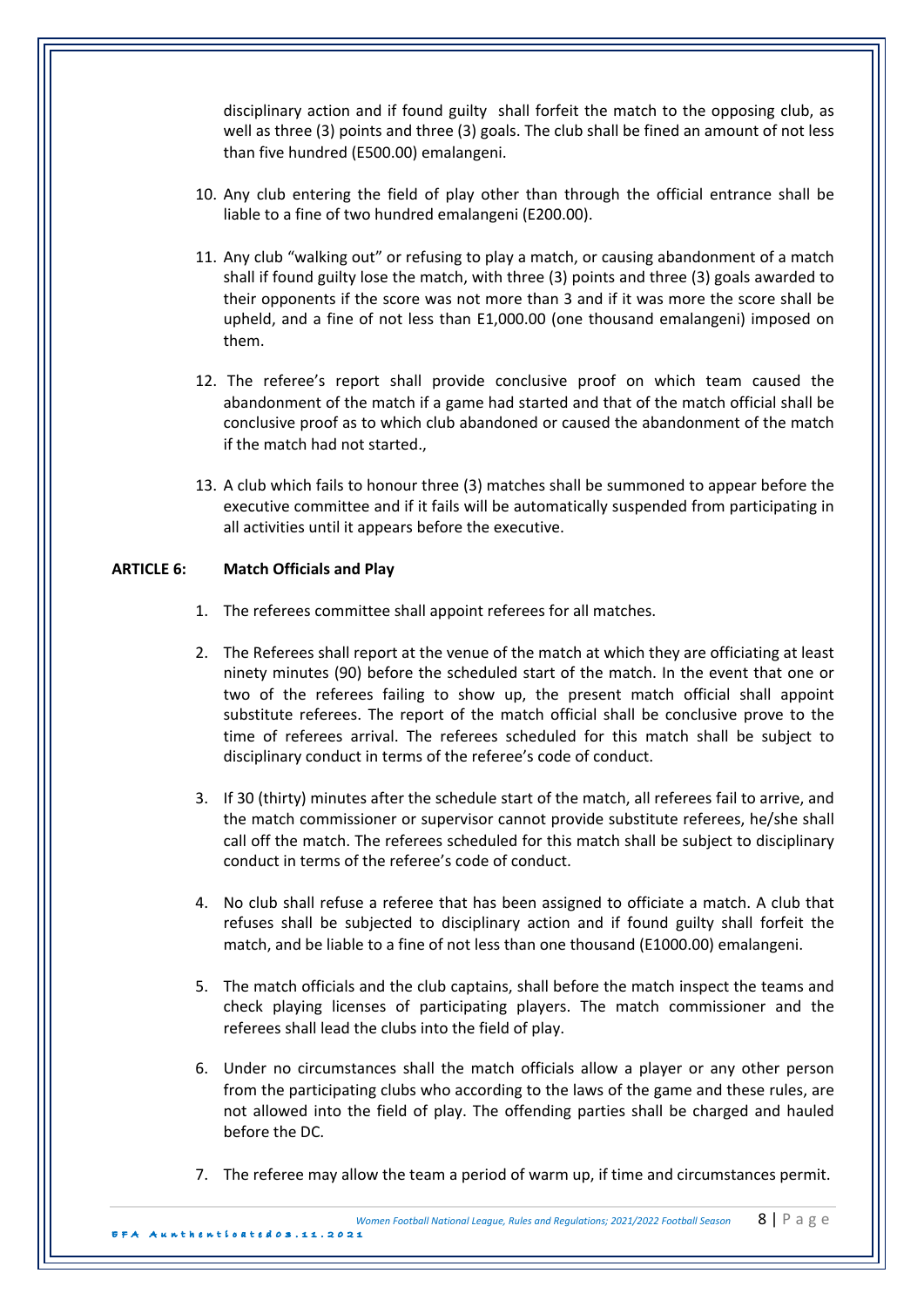- 8. The referee and match commissioner/match supervisor shall at the end of the match each compile a match report for the office.
- 9. The following details should be included in the report:
	- a) Name of the Competition.
	- b) Date, and venue of matches.
	- c) Name of the referee and assistants.
	- d) Names of the clubs
	- e) Names of the captains
	- f) Times of the start, half time and full time.
	- g) Half time and full time scores.
	- h) Substitutes used.
	- i) Any event, which the referee and/or the match commissioner considers to be disciplinable conduct in terms of these rules and / or the constitution of WFA, other than one warranting only a yellow card and a reprimand / caution.
	- j) Name and signature of the referee
	- k) Misconduct of players leading to caution or expulsion of such players.
	- l) Unsporting behaviour of officials, supporters and/or fans and actual utterances used in case of insults.
	- m) Number of goals scored by each club as well as the names of players and/or their jersey numbers.
	- n) Cards, both yellow and red issued to any player.
	- o) Any protest, objections and complaints lodged by the clubs
	- p) Number of substitutes introduced by each club.
- 10. Without restricting the generality of the aforegoing paragraph, the event noted shall include the following particulars:
	- a) the name  $(s)$  / officials  $(s)$  / fan  $(s)$  member  $(s)$
	- b) the jersey and playing license numbers

 $.2021$ 

- c) actual utterances constituting the offence
- d) Any object used during the commission of such disciplinable conduct.
- e) Any act constituting the reprehensible conduct.

*Women Football National League, Rules and Regulations: 2021/2022 Football Season* 9 | P a g e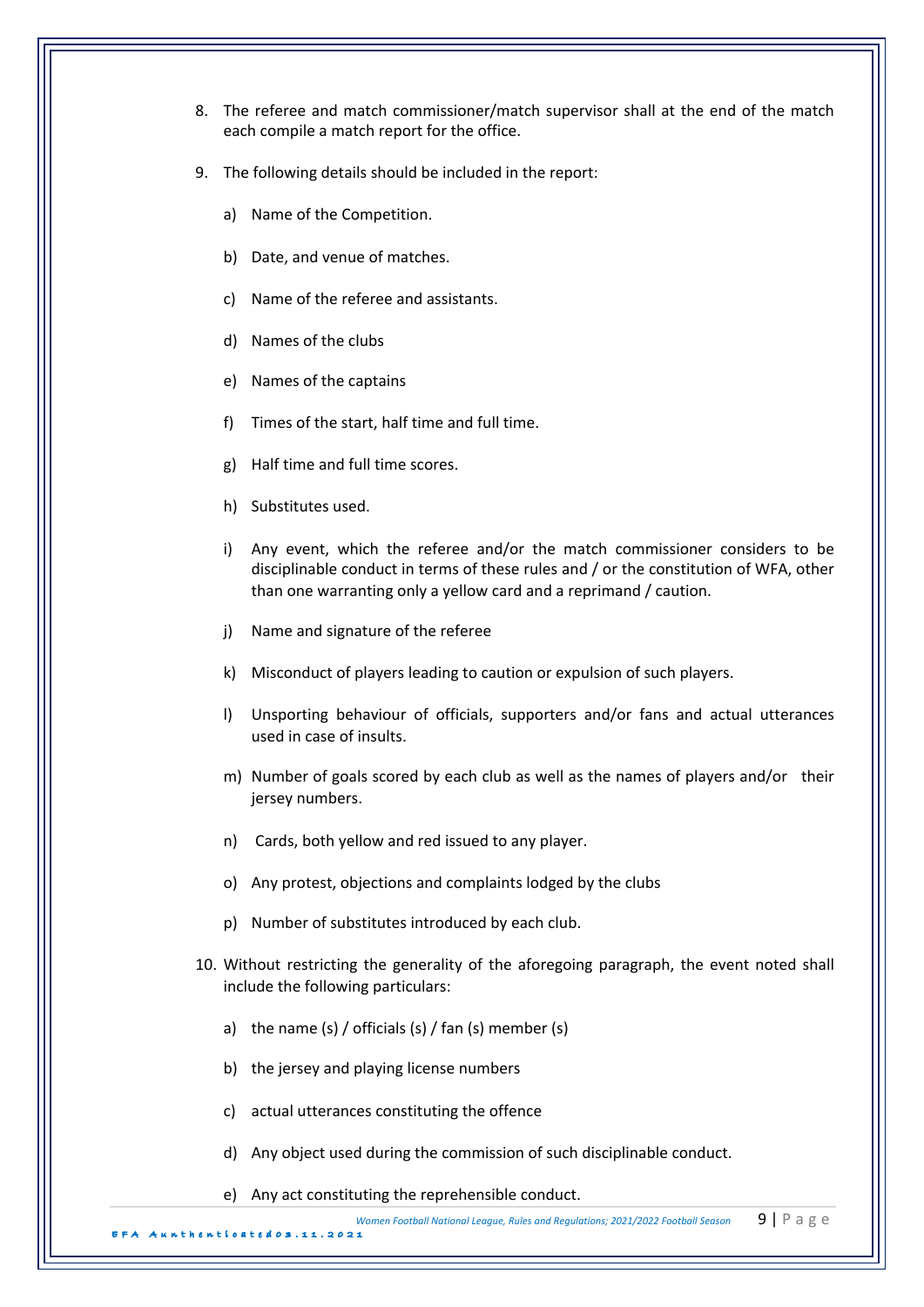- f) The time in which the conduct occurred.
- 11. The referee's report and /or that of the match commissioner shall reach the office within twenty four hours and it shall provide conclusive proof pertaining to any circumstance (s) regarding the match.
- 12. Any referee that fails to submit his/her report within the period as stated in article 5.10 above shall have his/her allowance reduced by half.
- 13. The laws of the game shall be those currently in force and as published by IFAB
- 14. The referee's fee shall be adjusted as per EFA circular.

### **ARTICLE 7: Serious Player's / Club's Misconduct**

- 1. Any player who is sent off from the field of play after being issued with a red card before the start of the match, during the course of the match and after the match shall automatically be suspended from participating in the next succeeding official match, and may further be subjected to disciplinary action.
- 2. A player who received a red card will automatically have her playing license withdrawn and forwarded to the office. The officiating referee shall be responsible to collect the player's playing license and submit it to the office with his/her match report. The playing license will only be returned after completion of the period of suspension to her club upon payment of the retrieval fee of E50.00 to the bank account and an authentic bank deposit slip is produced to the office.
- 3. Once a player has accumulated three (3) red cards in the same Season, she shall be suspended for the rest of the season.
- 4. It is the responsibility of each club, and not the office, to ensure that all players are legible to play in this competition and in any tournament (s) organized by the Women Football Association. Any club contravening this rule shall be prosecuted and if the team is found guilty, it shall be fined a minimum of five hundred (E500.00) emalangeni.
- 5. Notwithstanding any provision in these rules, the office reserves the right to charge any player and  $\prime$  or team that contravenes the rule regarding the playing of defaulting players, with the appropriate penalties/fines being invoked if the player and / or team is found guilty of the offence.
- 6. Any club fielding a suspended player shall automatically lose the match in which the suspended player featured provided that such actions have been brought to the attention of the office. Furthermore, the office may take disciplinary action against the club and the player concerned.

### **ARTICLE 8: Other Unsporting Behaviour**

- 1. Any club whose member(s), player(s), or fan(s) or officials engage in unsporting or violent behaviour either before, during or after a match shall be guilty of misconduct and be liable to punishment.
- 2. Members, players, officials or fans include the following:

*Women Football National League, Rules and Regulations: 2021/2022 Football Season* **10 |** P a g e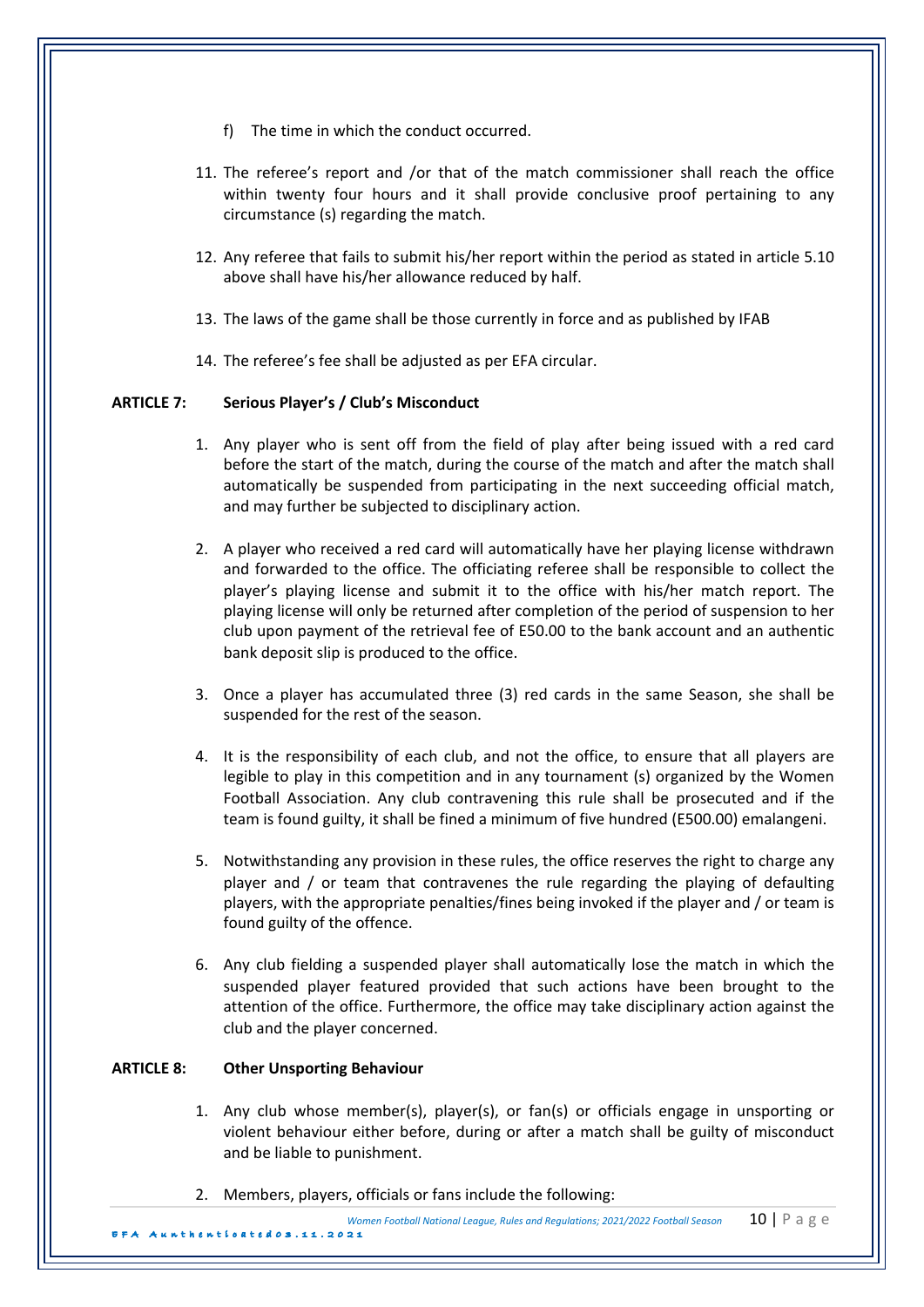- a) Any person (s) wearing articles of a colour of the offending club, e.g. scarf, badge, etc.
- b) Any person who is seated at a stand or section of a stadium or ground, which is occupied by the followers of the offending club when the offence is committed.
- c) Any person known by the match officials to be a supporter, official or fan of one of the clubs.
- d) Any person who commits the offence in furtherance or support of the offending club's interest or favour.
- e) Clubs are expected to post marshals to control their crowds. These marshals should police the proceedings and submit any offender to be the police for criminal prosecutions if they misbehave. Such incidents must be brought to the attention of the match official to serve as a mitigating factor in the event the said team is charged for misbehaviour of its supporters. No club is however, allowed to post guards /marshals at the dressing rooms and such conduct is liable for disciplinary action.
- f) It shall be the duty of all officials, clubs and match officials to report to the office cases of misconduct likely to bring the game or administration thereof into disrepute.

|    | <b>TYPES OF MISCONDUT</b>                                                                                    | <b>FIRST OFFENDER</b>                           | <b>SECOND OFFENDER</b>                                                                                          | <b>THIRD OFFENDER</b>                                                                                                                           |
|----|--------------------------------------------------------------------------------------------------------------|-------------------------------------------------|-----------------------------------------------------------------------------------------------------------------|-------------------------------------------------------------------------------------------------------------------------------------------------|
| a) | Invading the field of play                                                                                   | Summary fine<br>E200.00 or a suspended sentence | Summary fine<br>E300.00                                                                                         | Summary fine<br>E600.00                                                                                                                         |
| b) | Throwing missiles of any kind onto the<br>field of play                                                      | Minimum fine of<br>E 500.00                     | E1000 and 3points,<br>3goals shall be<br>deducted from the<br>total points                                      | E2000 fine and<br>suspension for<br>three games.                                                                                                |
| c) | Insulting the referee, WFA official,<br>opposing player(s), fan(s)/team-<br>mates/supporters                 | Minimum fine of<br>E 300.00                     | E500 and 3 points, 3<br>goals shall be<br>deducted from the<br>total points                                     | E1000 fine and<br>suspension for<br>three games                                                                                                 |
| d) | Threatening to assault the referee, the<br>WFA official, opposing player(s),<br>fans/team-mates/ supporters. | Minimum fine of<br>E 500.00                     | E1000.00 and<br>3points, 3goals shall<br>be deducted from<br>the total points                                   | E2000 fine and<br>suspension for<br>three games                                                                                                 |
| e) | Attempting to assault the referee, WFA<br>official, opposing player(s), fan(s)/ team-<br>mates/supporters    | E 1,000.00 fine                                 | E1500.00 and<br>forfeit three (3)<br>points and three (3)<br>goals from the<br>offending club's<br>total points | Maximum fine of<br>E 2,500.00 and<br>further forfeit<br>three (3) points<br>and three (3)<br>goals from the<br>offending club's<br>total points |

3. The following shall be the punishment for those found to be guilty:

EFA Aunthenticated 0 3 . 1 1 .2021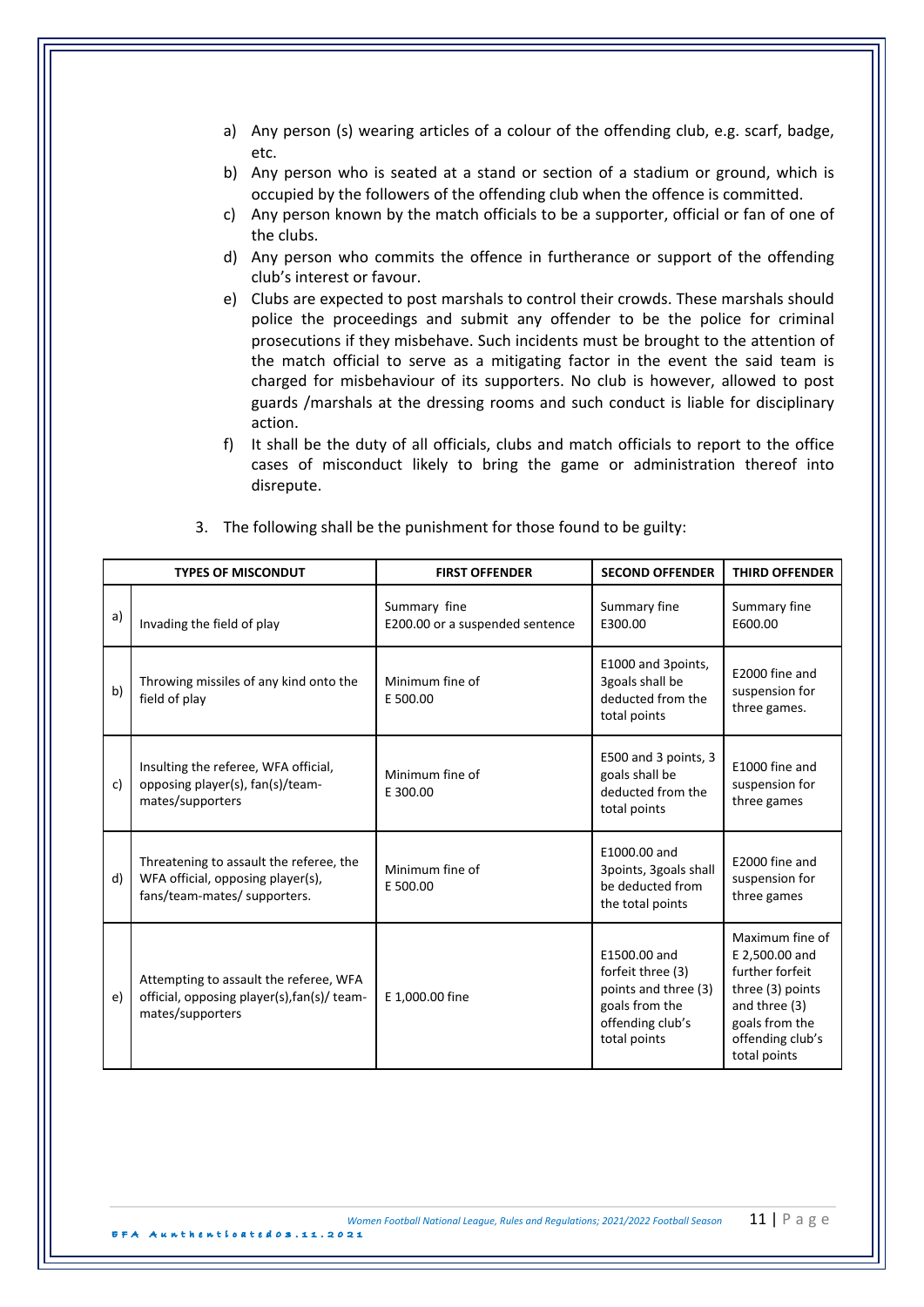| f  | Assaulting the match<br>official, opposing team's<br>player(s), teammates/officials,<br>fan(s)/supporter(s)/member(s)/referee/<br>match commissioner | Minimum of E1,500.00 and in<br>addition the club may be ordered<br>to compensate the victim for any<br>loss incurred as a result of the<br>assault and<br>ii)forfeit three (3) points and three<br>(3) goals from the offending club's<br>total points<br>iii)The offending player(s),<br>official(s) or fan(s) shall be<br>suspended for a period of not less<br>than six (6) months | iv) E2500 fine.<br>Suspension of not<br>less than 6 months<br>v)The offending<br>player(s), official(s)<br>or fan(s) shall be<br>suspended for a<br>period of not less<br>than twelve (12)<br>months | vi) E5,000,<br>Suspension of not<br>less than 12<br>months<br>vii) The offending<br>player(s),<br>official(s) or<br>fan(s) shall be<br>banned from all<br>football activities<br>in the country<br>through approval<br>of the EFA. |
|----|------------------------------------------------------------------------------------------------------------------------------------------------------|---------------------------------------------------------------------------------------------------------------------------------------------------------------------------------------------------------------------------------------------------------------------------------------------------------------------------------------------------------------------------------------|------------------------------------------------------------------------------------------------------------------------------------------------------------------------------------------------------|------------------------------------------------------------------------------------------------------------------------------------------------------------------------------------------------------------------------------------|
| g) | Sprinkling of any substance that is<br>believed to command supernatural<br>power in around the field of play                                         | Summary fine of E200-00                                                                                                                                                                                                                                                                                                                                                               | Summary fine of<br>E500-00                                                                                                                                                                           | Summary fine of<br>E1000-00                                                                                                                                                                                                        |
| h) | Unbecoming behaviour, attempting to<br>act or acting to bring football into<br>disrepute                                                             | Minimum of E1,000                                                                                                                                                                                                                                                                                                                                                                     | Minimum of E2,000                                                                                                                                                                                    | Minimum of<br>E3,000 plus<br>suspension                                                                                                                                                                                            |

### **ARTICLE 9: Protest, Disciplinary Cases, Appeals and Fees**

- 1. Any protest regarding defaulters must be lodged with the referee before the start of the match or at the time the player is introduced into the field of play. The protest must be countersigned by both captains, and acknowledged by the referee. Refusal to sign by any party does not render the protest null and void. The referee shall take the player's playing license protested about and submit it to the office. The office shall photocopy playing license and return it to the club for the next game.
- 2. Any other protest shall be lodged with the referee at the time of occurrence otherwise it shall be null and void.
- 3. Confirmation of a protest plus supporting evidence must reach the office of the secretary not later than 48 hours, excluding Saturday, Sunday and public holidays after the match. A non-refundable protest fee amounting to Five Hundred (E500.00) Emalangeni shall accompany the confirmation.
- 4. Failure to confirm the protest within the stipulated time, the club shall be summarily fined a sum of Five Hundred (E500.00) Emalangeni. Payable within twenty one (21) days.
- 5. The DC shall have power to consider and deal with the protest lodged by an individual club or league and make necessary decisions.
- 6. Parties at a protest shall be afforded an opportunity to present their case when the protest is being heard, and shall receive at least two working days' notice before the hearing.
- 7. A party summoned to attend a hearing before the DC shall receive a notice at least two working days before the hearing and shall have a representation of its choice.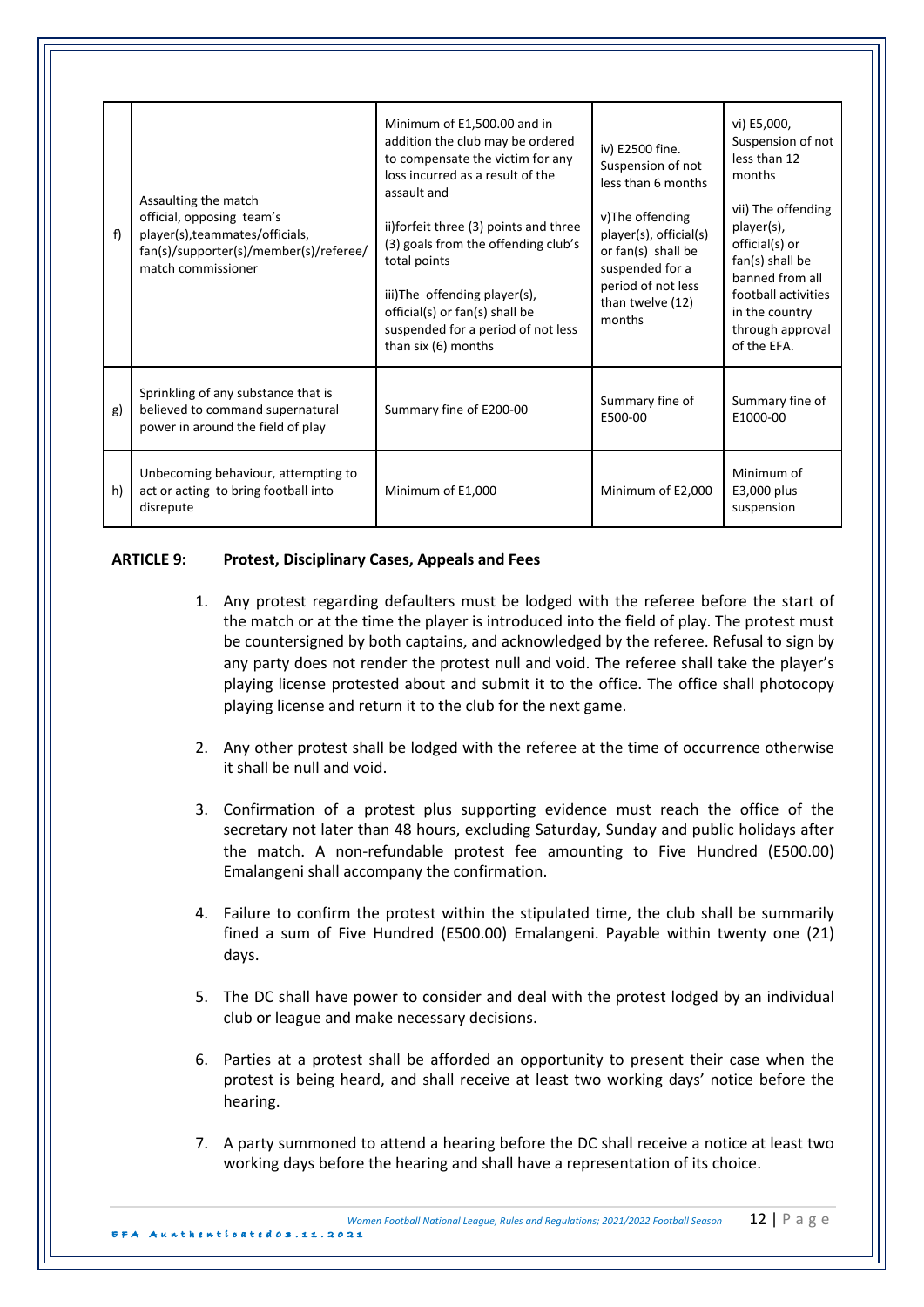- 8. The Association may subpoena any party under its jurisdiction and/or request the office to subpoena such a person to give evidence at the hearing.
- 9. A party not satisfied with the verdict of the DC may appeal to the National Football Association of Swaziland's Appeals Committee. Such an Appeal shall be lodged within five (5) working days on receipt of a written verdict. A non- refundable fee amounting to E 2,000.00 (paid exclusively with the NFAS) must accompany the appeal.
- 10. The DC shall have power to sit over a case even if the other party is not represented, if the DC is satisfied that such party was informed of the date, time and venue of hearing. The decision of the DC shall be binding to all parties.
- 11. If a party requests for a postponement at the hearing, the DC is empowered to order the said party to pay the costs related to the postponement of the case, that includes the sitting and travelling allowances of all concerned or in the event a club requests for postponement. The costs are calculated by the office and are payable to the office before the next sitting.
- 12. A club which shall need to produce evidence from the office or any other EFA Member shall do so through the office and shall request such in writing.
- 13. Any club that has been found guilty shall pay all costs of the hearing (e.g. DC sitting, prosecutors and travelling expenses).
- 14. All clubs shall be expected to collect their written verdicts from the office.
- 15. Any team that fails to attend any meeting shall be liable to the following fines:

| a) | Women Football Association meeting              | $\overline{\phantom{a}}$ | E 100.00 |
|----|-------------------------------------------------|--------------------------|----------|
|    | b) Quarterly meeting and annual general meeting | $\sim$                   | E 200.00 |
|    | c) Sponsorship Launching and Presentation       | $\sim$                   | E 200-00 |

### **ARTICLE 10: League Positions and classification**

- 1. The number of points accumulated at the end of the second round shall determine positions in this competition. The final and officially completed log shall be binding on all clubs and officials, and will be used for the purpose of resolving disputes that should arise due to any unforeseen circumstances.
- 2. The football club accumulating the most points on completion of the league shall be declared the winner.
- 3. In the case of equality of points between clubs, positions in the log will be determined by the head to head encounters on the tying teams.
- 4. In the case of failure of 3 above, the positions on the log will be determined by the best goal difference.
- 5. If 3 and 4 are not decisive, the club having scored the most goals shall be declared the winner.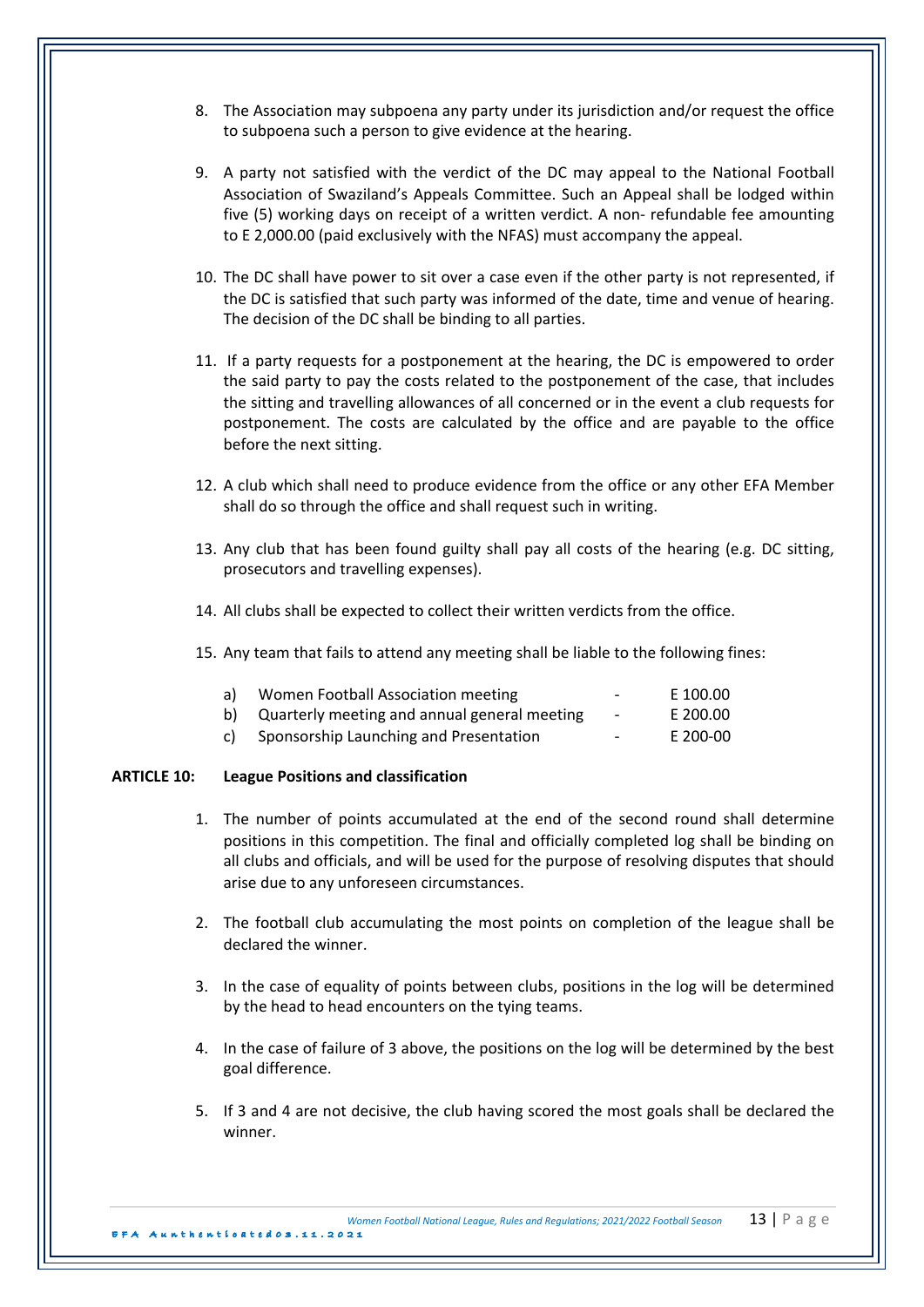6. If 2, 3, 4 and 5 fail to produce a clear position, and then a play-off match which shall proceed straight to penalties, if the game ends in a draw in regulation time (90 minutes) shall be played by the contesting clubs to determine the winner at a neutral venue.

# **ARTICLE 11:** Promotion and Relegation

For the current 2021/2022 football season; there shall be no relegation, subject to the formation of the main league's second tier (i.e. Women National First Division League), in which case the bottom three (3) teams shall be relegated and all teams wishing to join the WFA shall use the second tier as an entry point.

# **ARTICLE 12: Prizes and Awards**

Prizes and Awards, in the WFNL, shall be implemented in terms of the agreements and/or directives of the EFA as they are currently funding the WFNL. Once sponsorships are secured, they shall be implemented in terms of the agreements entered into between the WFA and the relevant sponsors and/or partners. In a case where the agreements do not provide for such, the WFEC will determine the implementation of the prizes and awards. Such will be done taking into account the development and business of objectives of the game of football within the constraints or magnitude or sponsorship.

# **ARTICLE 13: Press Statement and Reports**

- 1. Each club shall be responsible for advertising its matches through the media. Clubs shall furnish the office with names, addresses, email addresses and contact telephone and fax numbers of two (2) persons who shall act in this capacity. Clubs that do not adequately advertise their matches shall face disciplinary action from the office.
- 2. The WFA office and the EFA CEO shall be entitled to publish in the press, or in any other media, reports of activities related to the Women Football Association.
- 3. Clubs and/or clubs officials shall not publish or make statements that may bring the Women Football Association or WFEC, and its subcommittees into disrepute. Anyone or any club that commits this offence shall be brought before the DC for disciplinary action. If found guilty the person(s) or club shall be fined an amount not less than E 1,000.00 but not exceeding E2,000.

## **ARTICLE 14: General**

- 1. Entrance fees at all matches shall be free.
- 2. All participating teams shall attend the launching and prize presentation ceremonies of any sponsor of the league.
	- a) If a team fails to attend any one of the occasion, shall forfeit E200.00 of its prize money to WFL in each occasion.
	- b) In the event a team failing to attend both occasions, shall forfeit all its prize money to the WFL.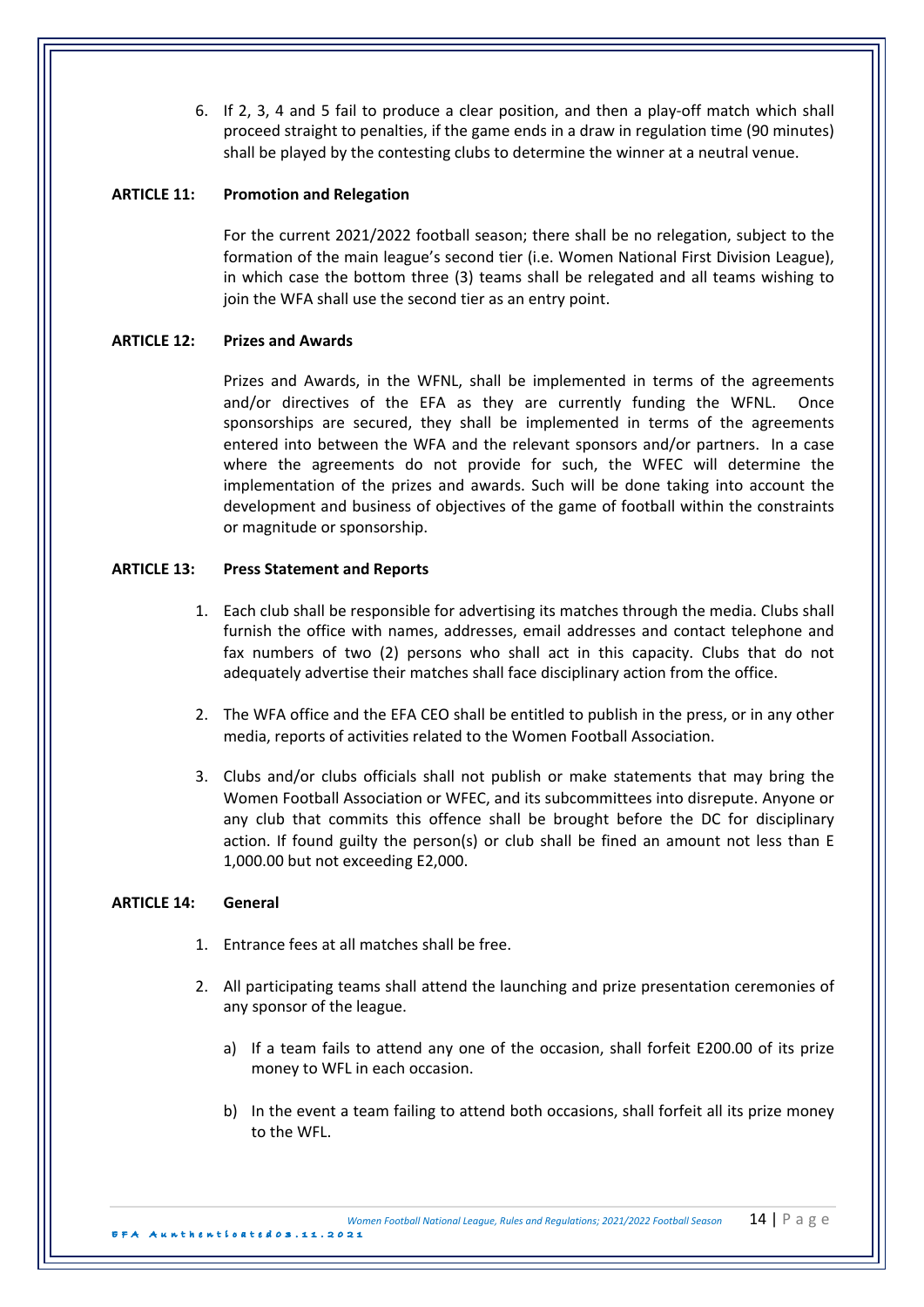3. In the event of any dispute or conflict arising between any rules of this competition, the Women Football Association's Statutes and/or the EFA Statutes and regulations in as far as that particular matter of conflict is concerned, shall take precedence.

# **ARTICLE 15: Miscellaneous**

- 1. Any team that fails to pay certain fees/fines within the stipulated time shall be suspended and any suspended team shall not participate in all activities organized by the WFA.
- 1(a) The WFA will impose the sanctions

(b) Games which will be fixtured during the course of the team's suspension will be awarded to their opponents i.e. suspended team will lose the game to the opposing team.

(c) If after three (3) games the team still fails to pay it will be summoned to appear before the WFEC and if it still fails, it will be expelled from being an affiliate of the WFA after the final decision has been taken by the WFA.

- 2. If two teams are fixtured against each other while they are both suspended; they will both lose the game i.e. three (3) points and three (3) goals thrown away.
- 3. Any club that fails to pay their fines within the stipulated time of 21 days after pronouncement of the verdict shall be officially suspended from all activities of the WFA. It remains the sole responsibility of any team to collect their correspondence from the office.
- 4. All correspondence to the office must be written on the team's letterhead, otherwise it is not official and cannot be accepted.
- 5. Any team writing their team list on any paper other than the team's letterheads shall be summarily fined E 150.00 by the office.
- 6. Any changes to be made on the office bearers should be accompanied by minutes of a meeting that was held where the said officials were elected.
- 7. Any changes can be made within 72 hours before the team can appear before the Women Football Executive Committee
- 8. It shall be the responsibility of every club to collect correspondence from the office.
- 9. Any club shall be expected to sign summons in the office in case they have committed an offence sanctioning that club to appear before the Executive Committee or subcommittees.
- 10. All payments due to the office shall be deposited to the Women Football League Bank Account.
	- a) All teams are directed to utilize the WFL account held at the Eswatini Bank Acc No: 77040578200 when making payments in respect of all dues to WFL for the season 2021/2022, such fees include an affiliation and player's registration fees, protest fees, fines, red card fees etc.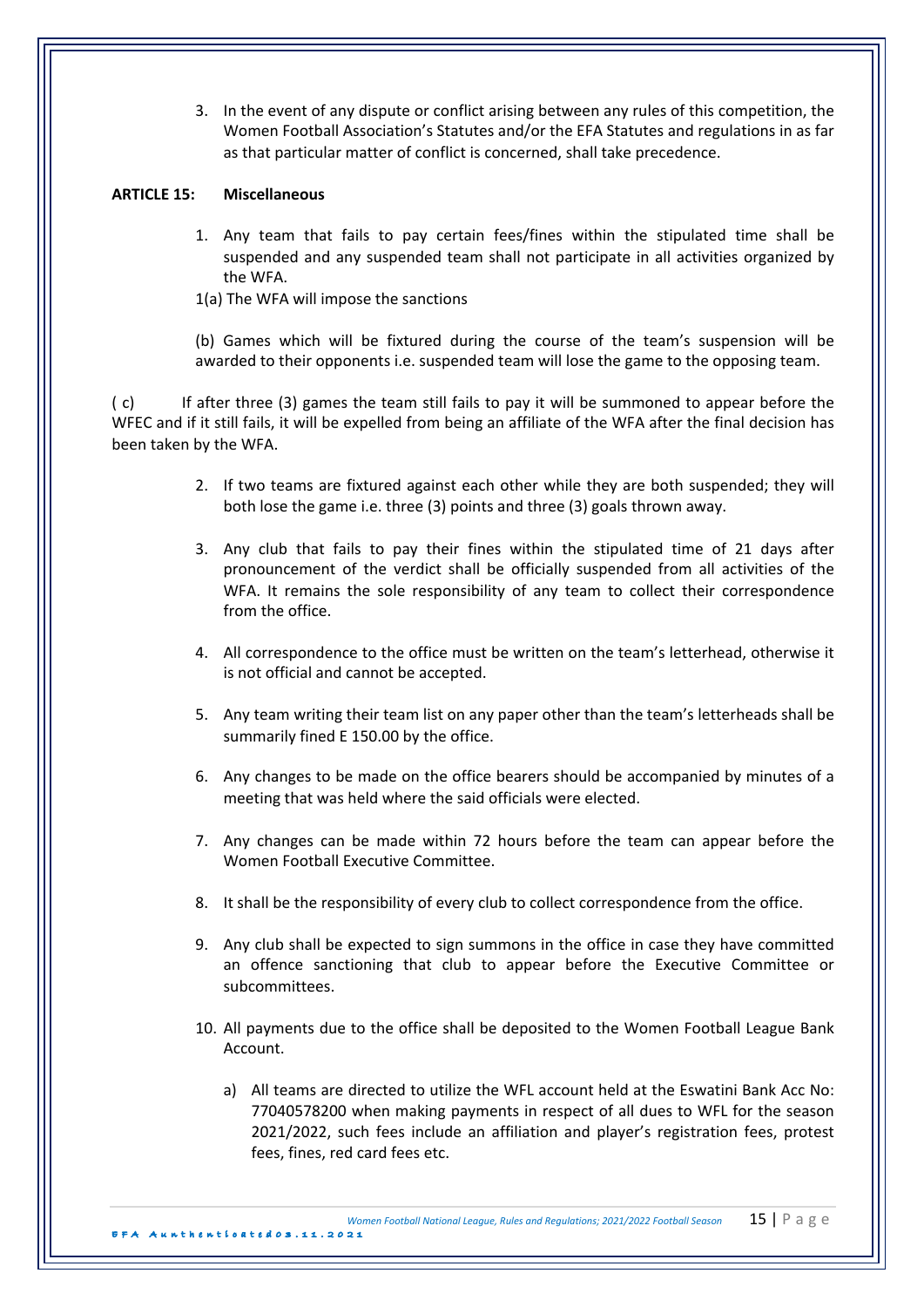- b) After making a deposit, the team should proceed to the WFL office with the stamped bank deposit slip where they will be furnished with a receipt by the secretary as acknowledgement of payment/deposit.
- 11. The fixtures of the competition as well as the matches organized by the Competitions Committee and all data related to them are subject to a "copyright" reserved to the WFA.
- 12. If for any reason whatsoever, a team withdraws from the competition or does not report for a match except in cases of force majeure accepted by the Competitions Committee, or if it refuses to play or leaves the ground before the regular end of the match without the authorization of the referee, it shall be considered a loser and shall be eliminated for good from the competition. Further measures may be adopted by the WFEC.

### **ARTICLE 16:** Matters not provided for

Matters not provided for in the present rules and regulations and in terms of Article 14 (3) shall be decided by the Competitions Committee. The Competitions Committee's decision shall be final and binding to all parties.

## **ARTICLE 17: Adoption**

The present rules and regulations have been adopted and approved by the EFA on the 3<sup>rd</sup> November 2021 and come into force on the same date.

**President General Secretary** Peter Simelane **Frederick** Mngomezulu

EFA Aunthenticated 0 3 . 1 1 .2021